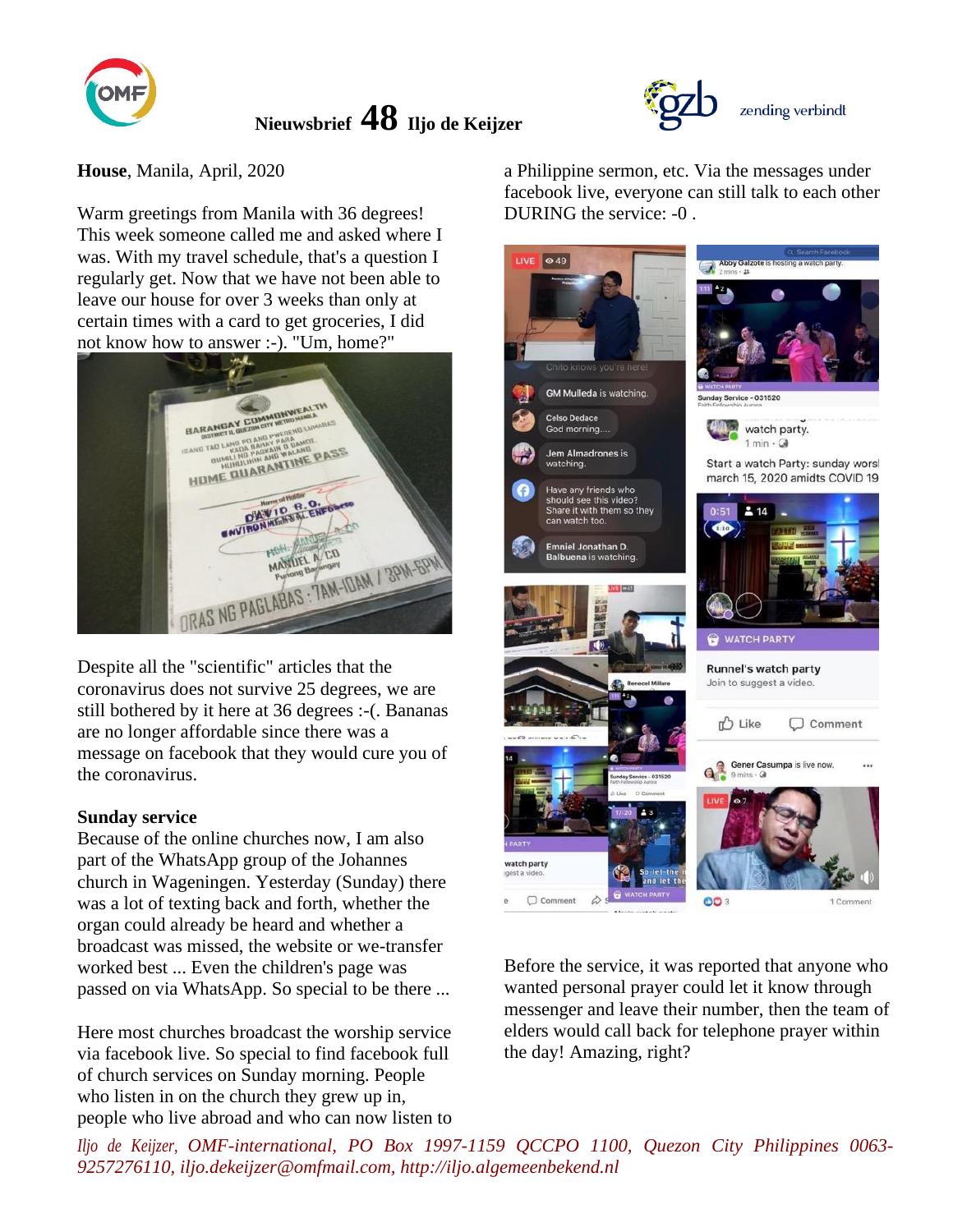

With sermons now being broadcasted online, we thought this was a good time to provide feedback as pastors talk about each other's sermons to grow in this area. So our Langham sermons participants are now trying to listen to each other's sermons and respond if the sermon does justice to what is in the text, is relevant to the listeners and is clearly explained.



#### **Since the last newsletter ...**

In December we had two more hurricanes over us. Many fishermen in Samar lost their boats, houses have to be repaired, and the coconut trees, which had just been bearing fruit since the Haiyan hurricane devastated them, lost their leaves and fruits. We were able to send another crisis team to see what was most needed and to hand out rice. I would have gone with a second team at the end of March for the last details to give boats etc. back to these people so they can make money again. But then we could no longer travel.

In Catarman in Northern Samar, there appeared to be a problem with the registration of the piece of land we would buy, to start with a new work there. We can't go there at the moment to look for a new piece of land. Fortunately, the damage from the storm seemed to be limited.



### **Volcano Taal**

A volcano with a lake in a volcano with a lake ... A place where I have brought many friends already suddenly exploded. Nearly a million people had to be evacuated. For weeks, churches were used as evacuation centers and kitchens to prepare meals for them. The volcano calmed down, people were slowly allowed to return home. And then came the corona virus ...

In any case, all training until June have been canceled. We were looking forward to a conference with theological distance learning organizers, missionary organizations, and Bible schools to further explore together how we can do and refer things together. Unfortunately, this conference is likely to be postponed for a year.

In the meantime, we have meetings via Skype, Zoom and Messenger. A challenge with our bad internet, but highlights.



#### **What still continued**

Langham sermon training Old Testament, was just in between the volcanic eruption and the Corona virus.

With over 70 pastors and leaders, we spent a week together in the cold north (11 degrees at night). For many participants the first time to feel cold :-).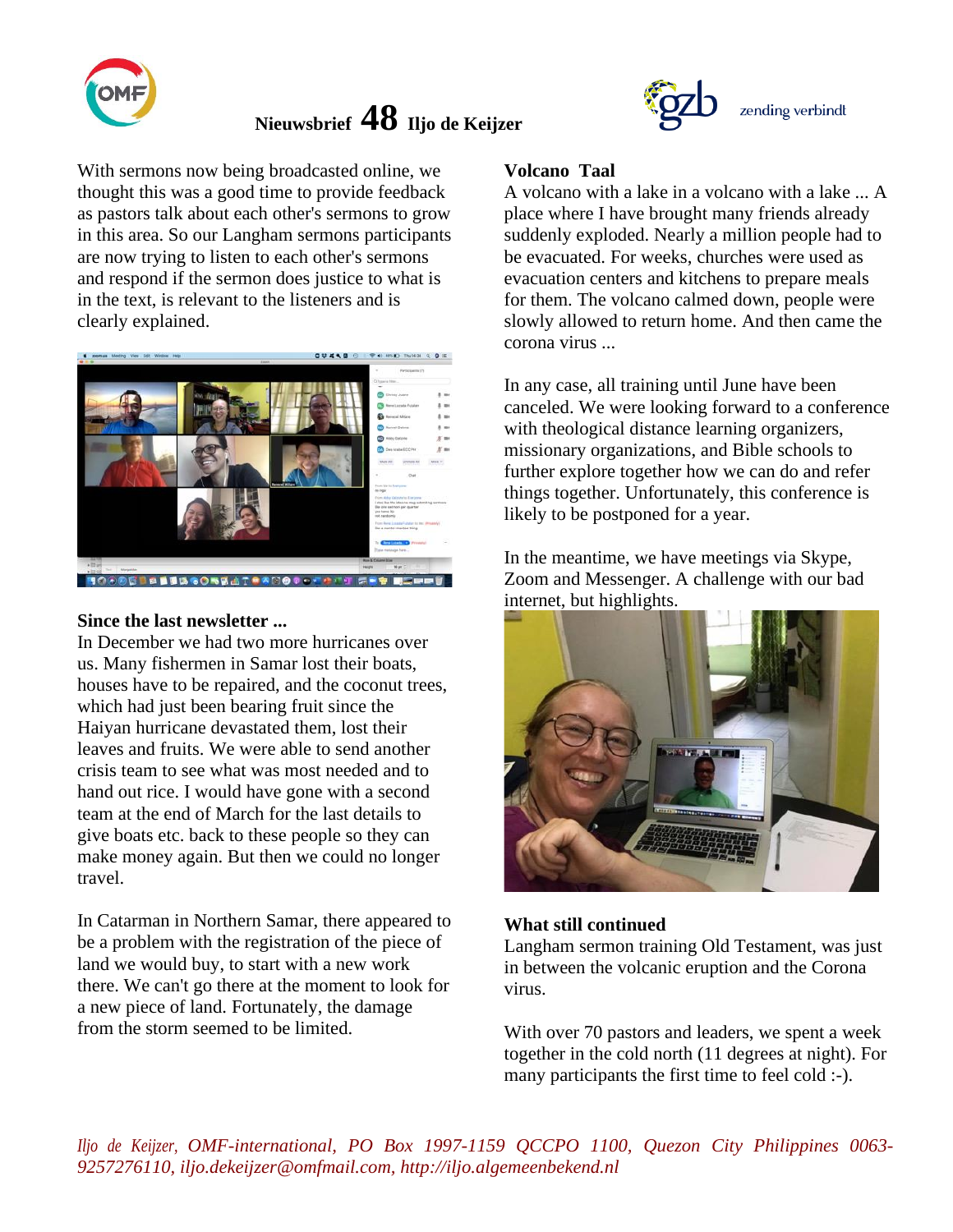





*Langham National team*

It was clear that as an organization we knew better what to do and the participants had also clearly practiced. It was great for Dwi (Indonesia) and me to organize this together, after we completed our PhD and ThM degrees in Old Testament together. We both thought this was more fun than Hebrew learning.



*Outcomes: confident to preach the OT now, determined to have more applicable illustration etc etc.*

We are currently trying to continue to give information to the participants via a Facebook group, and to criticize each other's sermons here. We are working on a book with examples of Biblical sermons from different genres. We also

try to indicate the steps in this process. I am also in contact with a publisher if we can translate and publish two good books on sermons in Philippine. So there is still plenty to do!



## **Visit from Maarten, OMF Netherlands**

Maarten was just in time to travel internationally for his visit to us in the Philippines. It was an encouraging time for us Dutch in the Philippines. It was nice to show him some of the work we are allowed to do here. That is very different from what you can communicate via letters. We were allowed to experience a Philippine birthday party and a church aniversary. We also visited a Bible school and ABCCOP.



I was even able to introduce Maarten to the leader of the World Evangelical Alliance: Bp. Ef Tendero, a Philippine ABCCOP minister.